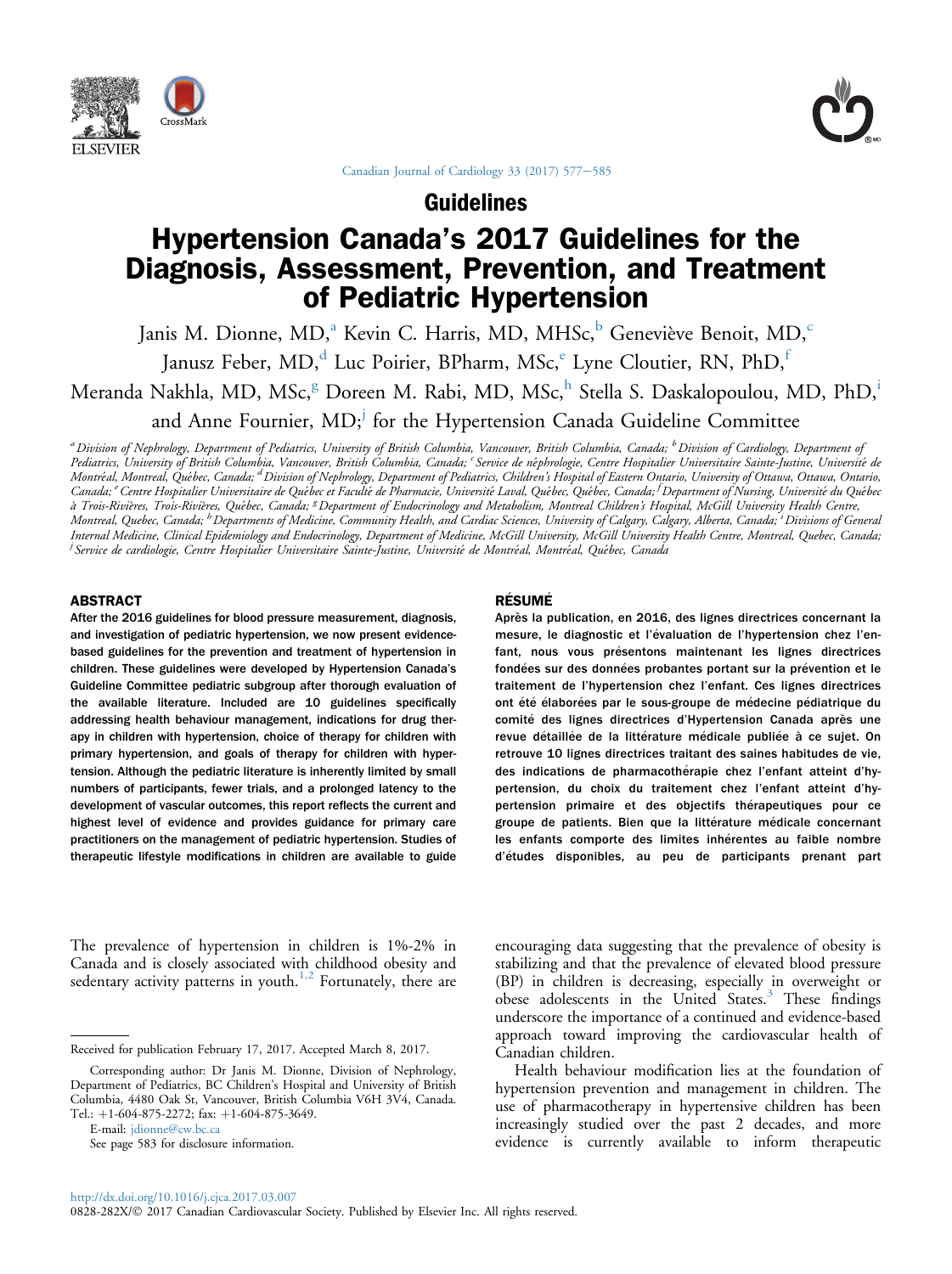current management and more antihypertensive drugs have been studied in children since the Food and Drug Administration Modernization Act. Consistent with Hypertension Canada's guideline policy, diagnostic and therapeutic algorithm tools will be developed and the guidelines will be reviewed annually and updated according to new evidence.

decision-making in pediatric populations. However, there are important limitations, compromising the quality of this evidence, including: small numbers of participants, short followup, the use of surrogate outcomes (ie, BP change), industry funding, and absence of traditional placebo control.

In 2016, Hypertension Canada's Guidelines Committee (GC) published their first pediatric guidelines for BP measurement, diagnosis, and investigation of pediatric hyperten-sion.<sup>[4](#page-6-0)</sup> Having provided guidance on identification of hypertension in children, the next crucial step is to provide guidance for management of hypertension. Following the highly structured Hypertension Canada's guideline process, the pediatric subgroup systematically evaluated existing literature to construct guidelines for the prevention and treatment of pediatric hypertension. Specifically, guidelines were developed for health behaviour management, indications for drug therapy in children with hypertension, choice of therapy for children with primary hypertension, and goals of therapy for children with hypertension.

Together these guidelines aim to guide primary care practitioners and pediatricians to identify, investigate, and manage hypertension in children and adolescents and also provide recommendations on when referral to experts in pediatric hypertension is appropriate. Health behaviour modification might be beneficial to hypertensive children of all ages. Medications need to be dosed on a milligram per kilogram basis in children and dosing ranges might differ from those for adults so familiarity with the drugs is important for treating physicians. Our guidelines for pharmacologic treatment of pediatric hypertension by primary care practitioners apply to children 12 years of age and older with primary hypertension. As is standard practice with Hypertension Canada guidelines, diagnostic and therapeutic algorithm tools will be developed and guidelines will continue to be reviewed annually and updated as new evidence becomes available.

#### Methods

Hypertension Canada's GC is a multidisciplinary panel of content and methodological experts comprised of 1 Chair, 1 Chair of the Central Review Committee (CRC), a CRC, and 15 subgroups. Each subgroup addresses a distinct content area

aux études et à l'importante période de latence entre le diagnostic et l'apparition de problèmes vasculaires, notre rapport s'appuie sur les plus récentes et les meilleures données probantes actuellement disponibles pour offrir aux intervenants de première ligne des indications sur la prise en charge de l'hypertension chez l'enfant. Diverses etudes sur la modification du mode de vie à des fins thérapeutiques chez l'enfant permettent désormais de guider les intervenants à ce chapitre et nous disposons également d'information sur un plus grand nombre d'antihypertenseurs ayant été étudiés chez l'enfant à la suite de l'adoption de la Food and Drug Administration Modernization Act aux États-Unis. Conformement à la politique sur les lignes directrices d'Hypertension Canada, nous élaborerons des algorithmes de diagnostic et de traitement de l'hypertension chez l'enfant et nous reverrons annuellement les lignes directrices en fonction des données probantes émergentes.

(Supplemental Appendix S1 presents the current GC membership list). Members of the Canadian Task Force on Preventive Health Care, the Canadian Diabetes Association GC, the Canadian Society of Nephrology, the Canadian Stroke Network, the Canadian Cardiovascular Society, and the Canadian Cardiovascular Harmonized National Guideline Endeavour Initiative regularly collaborate with Hypertension Canada members to facilitate harmonization of hypertensionrelated guidelines across organizations. In many cases, Hypertension Canada GC members serve as volunteers for multiple organizations.

A systematic literature search of MedLine/PubMed from January 2004 to December 2015 was performed by a highly trained research librarian. Search terms included hypertension and BP; these were combined with relevant topic-specific terms and age limited to children (birth to 18 years). References of identified articles were also reviewed to identify additional works. Details of search strategies and retrieved articles are available on request.

The pediatric subgroup reviewed the search results. Study characteristics and quality were assessed using prespecified standardized algorithms developed by Hypertension Canada's GC for the critical appraisal of studies.<sup>[5](#page-6-0)</sup> Recommendations were graded according to the strength of their underlying evidence (details in Supplemental Table S1) from grade A (strongest evidence, on the basis of high-quality studies) to grade D (weakest evidence, on the basis of low-powered imprecise studies or expert opinion). Although Hypertension Canada's GC does not use the Grading of Recommendations Assessment, Development, and Evaluation (GRADE) recommendation scheme ([www.gradeworkinggroup.org](http://www.gradeworkinggroup.org)), it should be noted that all GC guidelines are considered to be "strong" in nature.

Pediatric subgroup members are hypertension specialists in pediatric nephrology, pediatric cardiology, pharmacology, and nursing. The pediatric subgroup was responsible for reviewing abstracts, critically appraising the literature, and drafting the guidelines. An independent CRC consisting of methodological experts with no industry affiliations independently reviewed, graded, and refined the proposed guidelines, which were then presented at a consensus conference of the GC in Montreal, Quebec, Canada on October 19, 2016. Present at the meeting were the Chair of the Hypertension Canada's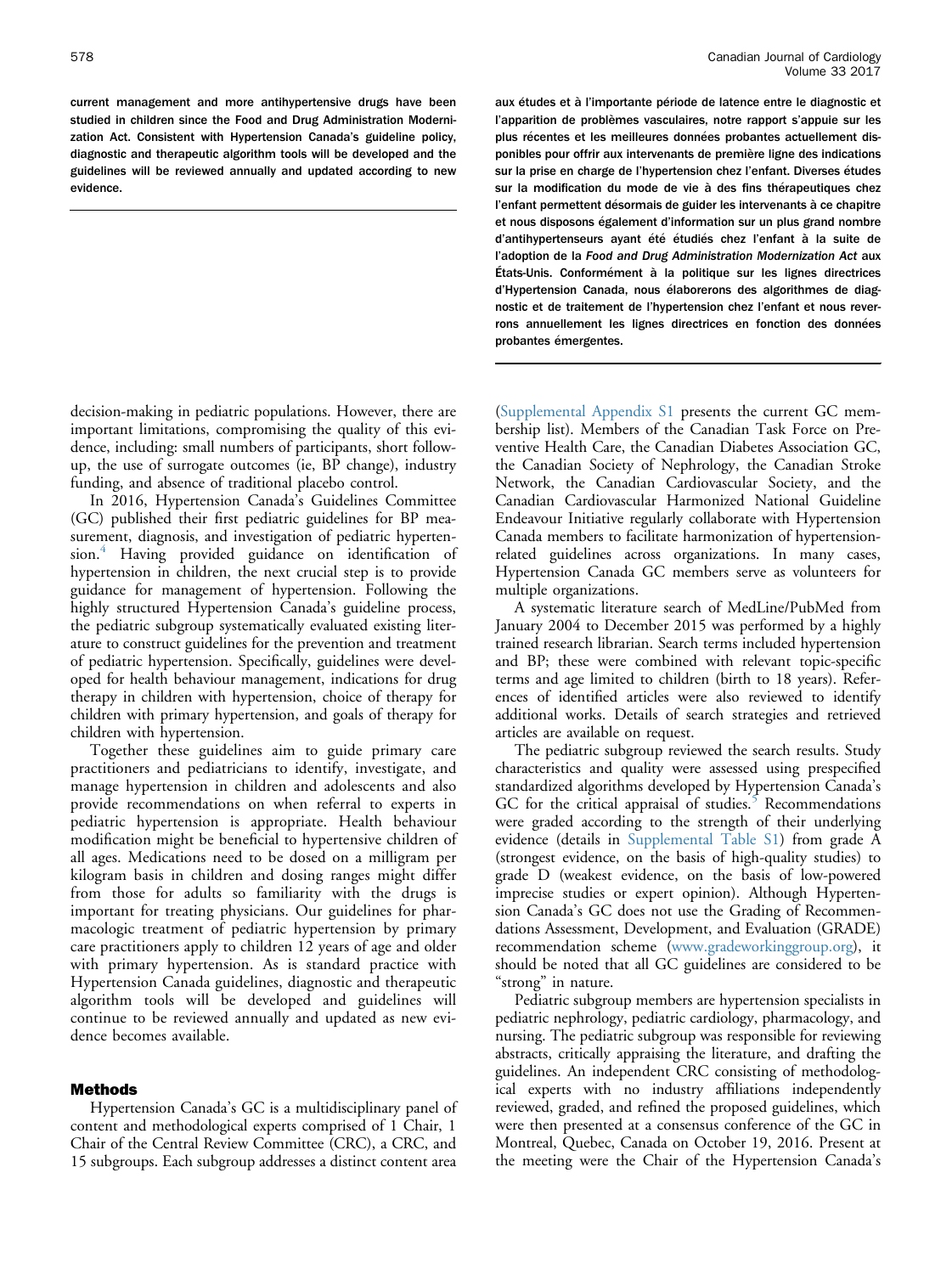GC, the CRC Chair, the CRC, and members of all subgroups. Further revisions to proposed guidelines were on the basis of these discussions.

Members with potential conflicts of interest recused themselves from voting on specific guidelines (a list of conflicts is available in Supplemental Appendix S2). After the consensus meeting, the guidelines that were supported by the majority of the consensus conference attendees were finalized and submitted electronically to all 81 voting members of the Hypertension Canada GC for final approval. Guidelines receiving > 70% approval passed. The Hypertension Canada guidelines process is in accordance with the Appraisal of Guidelines for Research and Evaluation (AGREE) II guidelines and has been externally reviewed. $6$  A summary of how the Hypertension Canada guidelines process aligns with AGREE II can be found online at [http://guidelines.](http://guidelines.hypertension.ca/about/overview-process) [hypertension.ca/about/overview-process](http://guidelines.hypertension.ca/about/overview-process). Materials to assist with patient and public education on the basis of these guidelines are available at <http://www.hypertension.ca>.

## Hypertension Canada's 2017 Guidelines for Diagnosis and Assessment of Hypertension in Children

## I. Accurate measurement of BP in children

**Background.** There are no changes to these guidelines<sup>[4](#page-6-0)</sup> for 2017.

## **Guidelines**

- 1. BP should be measured regularly in children 3 years of age and older by a health care professional using standardized pediatric techniques (Supplemental Table S2; Grade D).
- 2. BP may be measured with a mercury sphygmomanometer, aneroid sphygmomanometer, or oscillometric device (Grade D). Abnormal oscillometric values should be confirmed with auscultation (Grade C).
- 3. BP varies with age, sex, and height in children, and BP values should therefore be compared with norms for age, sex, and height (Supplemental Table S3; Grade D).

## II. Criteria for diagnosis of hypertension in children

**Background.** There are no changes to these guidelines<sup> $4$ </sup> for 2017.

## Guidelines

- 1. Using office BP measurements, children can be diagnosed as hypertensive if systolic BP (SBP) or diastolic BP (DBP) is at the 95th percentile or greater for age, sex, and height, measured on at least 3 separate occasions (Grade C).
- 2. If the BP is at the 95th percentile or greater, BP should be staged. Stage 1 is defined by BP between the 95th and 99th percentiles plus 5 mm Hg. Stage 2 is defined by BP > the 99th percentile plus 5 mm Hg (Grade D).
	- i. If BP is stage 1, BP measurements should be repeated on 2 more occasions within 1 month; if hypertension is confirmed, evaluation (as described in section IV. Routine Laboratory Tests for the Investigation of Children
- ii. If BP is stage 2, prompt referral should be made for evaluation and therapy (Grade C).
- 3. All children with suspected or confirmed hypertension should undergo a hypertension-focused history and physical evaluation (Supplemental Table S4; Grade C).

# III. Assessment of overall cardiovascular risk in hypertensive children

Background. There are no changes to these guidelines<sup>[4](#page-6-0)</sup> for 2017.

## Guidelines

1. Cardiovascular risk factors should be assessed in hypertensive children (Grade C).

## IV. Routine laboratory tests for the investigation of children with hypertension

**Background.** There are no changes to these guidelines<sup> $4$ </sup> for 2017.

## Guidelines

- 1. Routine tests that should be performed for the investigation of all children with hypertension include:
	- i. Blood chemistry (sodium, potassium, chloride, total  $CO<sub>2</sub>$ , and creatinine; Grade D);
	- ii. Urinalysis (Grade D);
	- iii. Renal ultrasonography (Grade D).
- 2. Routine laboratory tests that should be performed for the assessment of cardiovascular risk in all children with hypertension include the following:
	- i. Fasting blood glucose (Grade C);
	- ii. Serum total cholesterol and high-density lipoprotein cholesterol, low-density lipoprotein cholesterol, and triglyceride levels (Grade C).
- 3. Routine tests that should be performed for the assessment of target organ damage in all children with hypertension include the following:
	- i. Echocardiography (Grade C);
	- ii. Retinal examination (Grade C);
	- iii. Albumin-to-creatinine ratio (first-morning determination; Grade D).

## V. Ambulatory BP monitoring in children

**Background.** There are no changes to these guidelines $4$ for 2017.

# Guidelines

- 1. For children with elevated office BP readings, ambulatory BP monitoring (ABPM) should be guided by a physician with expertise in pediatric hypertension; ABPM is useful to classify BP (Supplemental Table S5; Grade C).
- 2. Physicians should use only ABPM devices that have been validated independently in children using established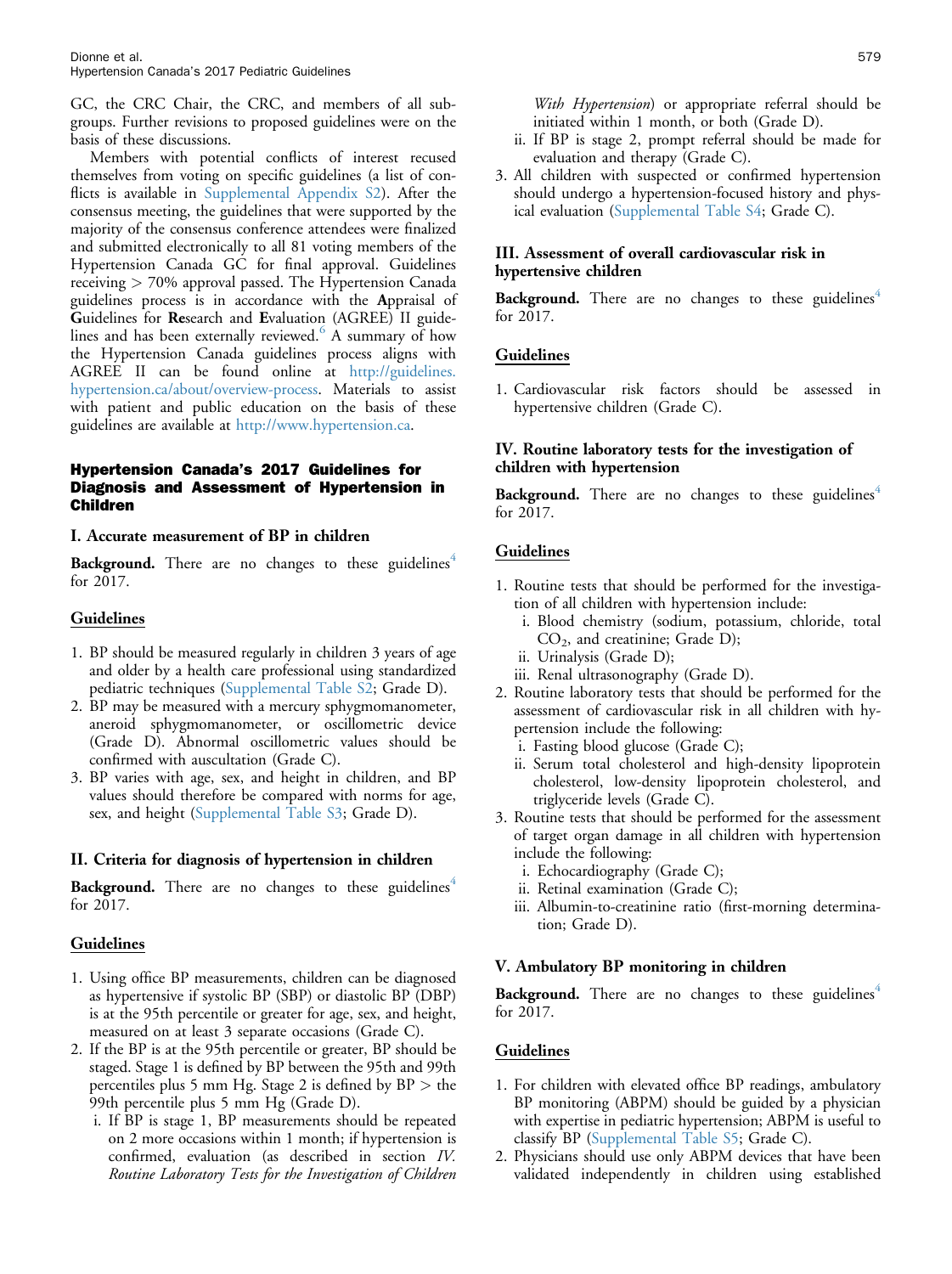protocols. A standard approach to obtaining ABPM readings should be used (Supplemental Table S6; Grade D).

3. ABPM levels should be interpreted with appropriate pediatric normative data for children 5 years of age or older or height of  $\geq 120$  cm (Grade D).

#### VI. Role of echocardiography

**Background.** There are no changes to these guidelines<sup> $4$ </sup> for 2017.

#### Guidelines

- 1. Routine echocardiographic evaluation in children with confirmed hypertension is recommended (Grade D).
- 2. The echocardiographic assessment should include measurements of left ventricular mass index (LVMI), systolic and diastolic left ventricular function, and evaluation of the aortic arch (Grade D).

## Hypertension Canada's 2017 Guidelines for the Prevention and Treatment of Hypertension in Children

#### I. Health behaviour management

Background. In the Canadian Health Measures Survey, the strongest effect on BP in obese children and adolescents was  $BML<sup>1</sup>$  $BML<sup>1</sup>$  $BML<sup>1</sup>$  BMI, calculated by dividing weight in kilograms by the square of height in metres, should be determined for all children at routine health visits. Values need to be compared with pediatric normative curves with a BMI greater than the 85th percentile consistent with overweight and greater than the 97th percentile with obesity in children 5 years of age and older on the basis of World Health Organization data. Information and growth charts are available at [www.cps.ca/](http://www.cps.ca/tools-outils/who-growth-charts) [tools-outils/who-growth-charts](http://www.cps.ca/tools-outils/who-growth-charts).

With the reported associations between childhood BP and BMI, $^{1,2,7}$  $^{1,2,7}$  $^{1,2,7}$  diet, $^{7-9}$  $^{7-9}$  $^{7-9}$  and physical activity, $^{1,10}$  $^{1,10}$  $^{1,10}$  recent intervention studies to modify these risk factors have shown some im-provements in markers of cardiovascular health.<sup>[11-16](#page-7-0)</sup> One randomized controlled trial of exercise intervention including 60 minutes of physical activity 3 times a week for 3 months compared with no intervention showed reduction in office and ambulatory BP in the physical activity group.<sup>[11](#page-7-0)</sup> In the no intervention group, the BPs increased so that the exercise intervention BP difference was 7 mm Hg for clinic SBP and DBP, and 11 mm Hg for 24-hour ambulatory SBP. They also showed improvements in carotid intima-media thickness and arterial stiffness in the intervention group at 6 months. A systematic review and meta-analysis of exercise intervention trials in children with obesity showed a small but significant pooled effect estimate for reduction in  $BP<sup>12</sup>$  $BP<sup>12</sup>$  $BP<sup>12</sup>$ . The analysis was likely affected by the heterogeneity in trial design with differences in duration of study intervention, frequency of intervention, length of time of activity during session, and total exercise time. These limitations make it challenging to offer specific evidence-based recommendations for amount and frequency of physical activity, and an individualized and patient-centred approach is likely to be the most successful.

Evidence for dietary improvements in reducing BP in children is increasing. Most children consume high amounts of salt and a meta-analysis of 10 controlled trials of salt reduction in children by 42% found a small but significant reduction in systolic  $(-1.2$  to  $-2.5$  mmHg) as well as diastolic ( $-1.3$  mm Hg) BPs.<sup>[13](#page-7-0)</sup> In a longitudinal study of young girls followed for 10 years it was reported that a higher intake of potassium ( $\geq 2400$  mg/d) was related to lower BP.<sup>[14](#page-7-0)</sup> Higher potassium foods are generally fruits and vegetables, as well as dairy products. The Dietary Approaches to Stop Hypertension (DASH) diet, which is high in fruits, vegetables, grains, low fat dairy, and low in fat, sugar, and sodium has shown some benefits in adult as well as pediatric populations. Specifically, in a randomized cross-over trial of DASH diet vs usual dietary advice in children with metabolic syndrome a reduction in the prevalence of elevated BP with the DASH diet was reported.

The combination of dietary improvements as well as increased physical activity seems to amplify the beneficial effects. A systematic review and meta-analysis of 23 studies of obesity prevention programs in children found that combined diet and physical activity interventions led to a significantly greater reduction in SBPs and DBPs than either alone.<sup>[16](#page-7-0)</sup> Although healthy eating and physical activity is taught in most school systems, children with hypertension, obesity, or those at risk for either might benefit from specific advice from health care practitioners or allied health team members to improve these healthy behaviours. A patient- and familycentred approach to promote changes to the entire family diet and lifestyle might increase the probability of long-term beneficial change.<sup>[17](#page-7-0)</sup>

## Guidelines

- 1. Height and weight should be measured and body mass index (BMI) calculated for all children at routine health visits (Grade D).
- 2. Achieving a healthy body weight (BMI < 85th percentile) is recommended for nonhypertensive individuals to prevent hypertension and for hypertensive children to reduce BP (Grade C).
- 3. A comprehensive approach should include dietary education and increased physical activity (Grade C).

# II. Indications for drug therapy for children with hypertension

Background. The decision to initiate drug treatment of pediatric hypertension depends on many factors including the presence of symptoms of hypertension, level of BP elevation, presence of end-organ damage, response to nonpharmacologic therapy, and presence of comorbid conditions that confer increased cardiovascular risks. Symptoms of hypertension might include irritability, fatigue, dizziness, chest pain, abdominal pain, and headache. End-organ damage might be detected on echocardiogram as left ventricular hypertrophy (LVH), on fundoscopy as hypertensive retinopathy, or on urine analysis as albuminuria. These factors are not entirely exclusive because children with more severe hypertension might also have greater LVMI and albuminuria than those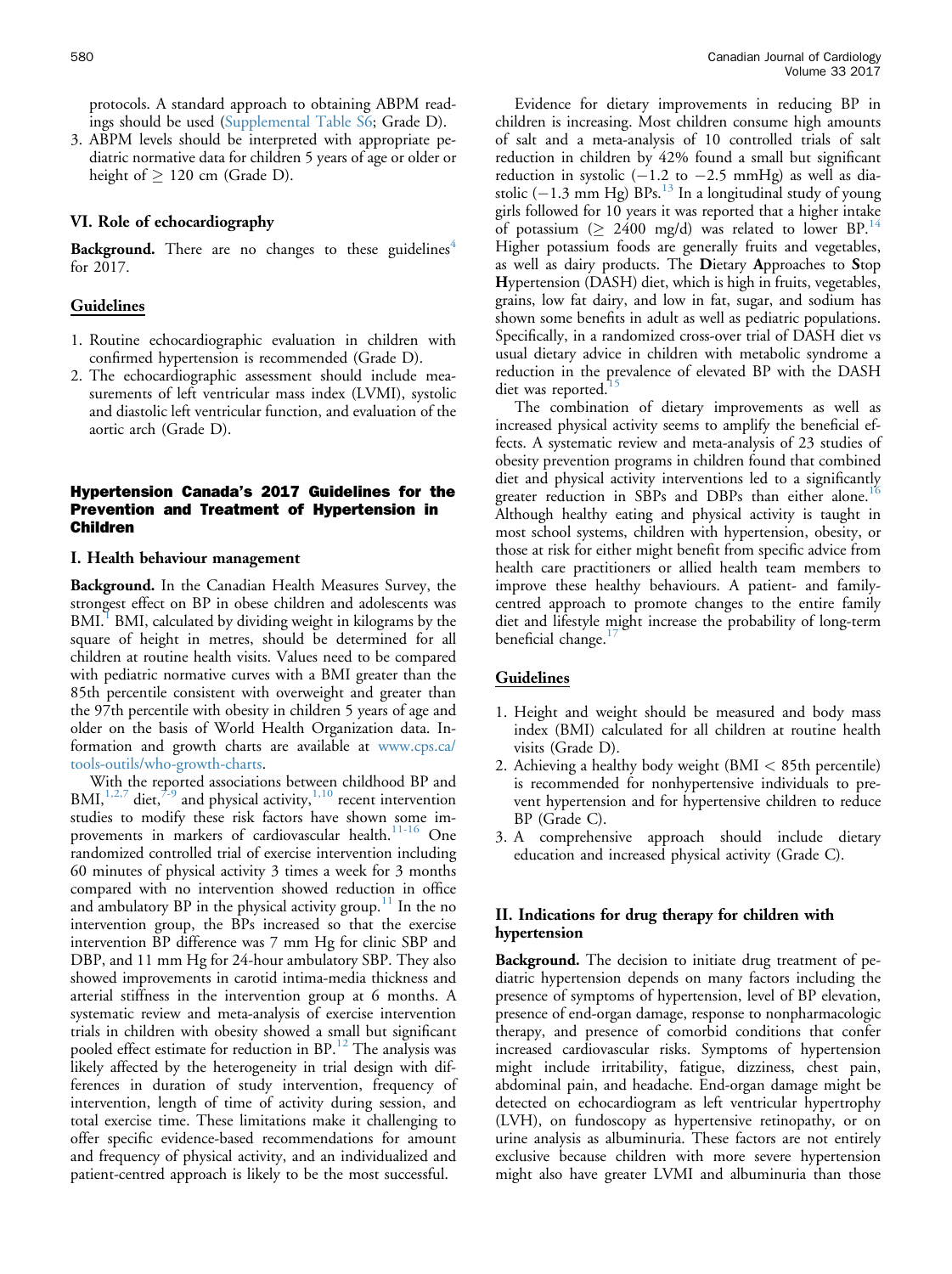with less significant hypertension and albuminuria has been correlated with LVMI. $^{18,1}$ 

In a retrospective cohort study, Kupferman et al. compared children treated with antihypertensive medications with untreated patients. $20$  The indications for drug treatment included hypertensive symptoms, severe hypertension, risk factors such as chronic kidney disease, and target organ damage. They reported that 33% of treated patients with LVH had resolution of the cardiac anomaly by follow-up echocardiogram after more than 6 months of treatment.<sup>2</sup> Of untreated patients, 28% developed LVH by follow-up. The change in LVMI correlated with the change in  $SBP<sup>20</sup>$  $SBP<sup>20</sup>$  $SBP<sup>20</sup>$ Additional evidence for pharmacologic intervention comes from the Effect of Strict Blood Pressure Control and ACE Inhibition on the Progression of CRF in Pediatric Patients (ESCAPE) trial. They showed that treatment of BP reduced LVMI in all treated and more so in those with  $LVM<sup>21</sup>$  $LVM<sup>21</sup>$  $LVM<sup>21</sup>$ . The prevalence of LVH decreased from 38% to 25% after 1-2 years of treatment. In addition, intensified BP control reduced systolic dysfunction. Many factors, including side effects, need to be considered for initiation of pharmacologic management of hypertension in children but with treatment, cardiac target organ damage can be reduced.

# **Guidelines**

- 1. Pharmacologic therapy should be initiated when patients have:
	- i. Symptomatic hypertension (Grade D);
	- ii. Hypertensive target organ damage (Grade C);
	- iii. Stage 2 hypertension (Grade D);
	- iv. BP is at or greater than the 90th percentile associated with diabetes mellitus type 1 or 2, chronic kidney disease, or heart failure (Grade D);
	- v. Stage 1 hypertension without target organ damage that persists  $( \geq 6 \text{ months} )$  despite a trial of nonpharmacologic therapy (Grade D).
- 2. In children with proven secondary hypertension, specific treatment of the underlying disease must be initiated by an expert in pediatric hypertension (Grade D).

# III. Choice of therapy for children with primary hypertension

Background. There are an increasing number of antihypertensive drugs approved for use in children since passage of the Food and Drug Administration Modernization Act in 1997. However, trials have primarily been limited to the newer medications, mostly ACE inhibitors and ARBs. Most of the drugs are approved for use only in children older than 6 years of age because of limited trials in the younger age groups. In children, medications need to be dosed on a milligram per kilogram basis and dosing ranges might differ from those in adults because of differences in drug metabolism and body composition.<sup>[22,23](#page-7-0)</sup> Younger children usually prefer suspension formulations if they are palatable. Targeting drug therapy to an underlying cause of hypertension should be directed by an expert in pediatric hypertension. The younger the child, the more likely they are to have a secondary cause identified for the hypertension. For these reasons, we strongly recommend that the guidelines for pharmacologic treatment of pediatric hypertension by primary care practitioners should apply only to children 12 years of age or older. Younger children and those suspected of having a secondary cause for their hypertension should be referred to and managed by experts in pediatric hypertension. The pharmacologic guidelines apply to children with systolic and/ or diastolic hypertension.

There are 3 good-quality randomized controlled trials of ACE inhibitors in children with hypertension. The drugs studied include enalapril, lisinopril, and fosinopril and each showed a good BP response to the medication  $(-6 \text{ to } -16)$ mm Hg) and difference from placebo in the withdrawal phase (4-6 mm Hg). $24-26$  Meta-analysis of all ACE inhibitor trials in children submitted to the Food and Drug Administration showed that black patients experienced less BP reduction than other races with these drugs. $27$  Side effects are uncommon but are similar to those in adult patients with the potential for hypotension, increased serum creatinine, acute kidney injury, hyperkalemia, and angioedema.<sup>[23,28](#page-7-0)</sup> Cough seems to be less common in children with ACE inhibitors and not different than placebo in trials.<sup>[29](#page-7-0)</sup> Interval monitoring of kidney function and electrolytes should be practiced and caution should be used when considering these drugs in children prone to dehydration. Counselling on risks of teratogenicity should be done in female patients of child-bearing age.

Several randomized controlled trials of ARBs in children with hypertension have shown a good BP response to the medication  $(-6 \text{ to } -13 \text{ mm Hg})$  and a difference from placebo (3-7.5 mm Hg). $30-33$  Good-quality trials have been completed with losartan, candesartan, olmesartan, and valsartan. Most of the studies report a lesser BP response in black patients. Side effects are not common and potentially might include hypotension, hyperkalemia, and acute kidney injury.[23](#page-7-0) Similar to ACE inhibitors, caution should be used with these medications in children prone to dehydration; kidney function and electrolytes should be monitored, and counselling on risks of teratogenicity should be done in female patients of child-bearing age. One comparison trial, in which hypertensive children were randomized to either ARB (valsartan) or ACE inhibitor (enalapril) reported similar significant reductions in BP in both groups.<sup>3</sup>

b-Blockers are less well studied in children. Only 1 trial in the literature has been completed using extended-release metoprolol showing a BP reduction significantly different from placebo.<sup>[35](#page-7-0)</sup> With potential for bronchospasm,  $\beta$ -blockers are not recommended in children with asthma.<sup>[23](#page-7-0)</sup> They also cause bradycardia because of their mechanism of action, and are therefore not preferred in high-performance athletes and b-blockers might mask symptoms of hypoglycemia in children with diabetes mellitus. $23$  More recent studies in adults suggest an increased risk of insulin resistance and new diabetes onset with  $\beta$ -blockers making them a less desirable choice in chil-dren with or at risk for diabetes mellitus.<sup>[28,36](#page-7-0)</sup>

Other medications studied for pediatric hypertension have had less consistent results. Trials of the long-acting dihydropyridine calcium channel blockers amlodipine and felodipine have shown modest differences from placebo in BP response but the trials were confounded by lack of adjustment for body weight, low drug dosing, and inadequate time during the dose titration phase. $37,38$  Benefits of calcium channel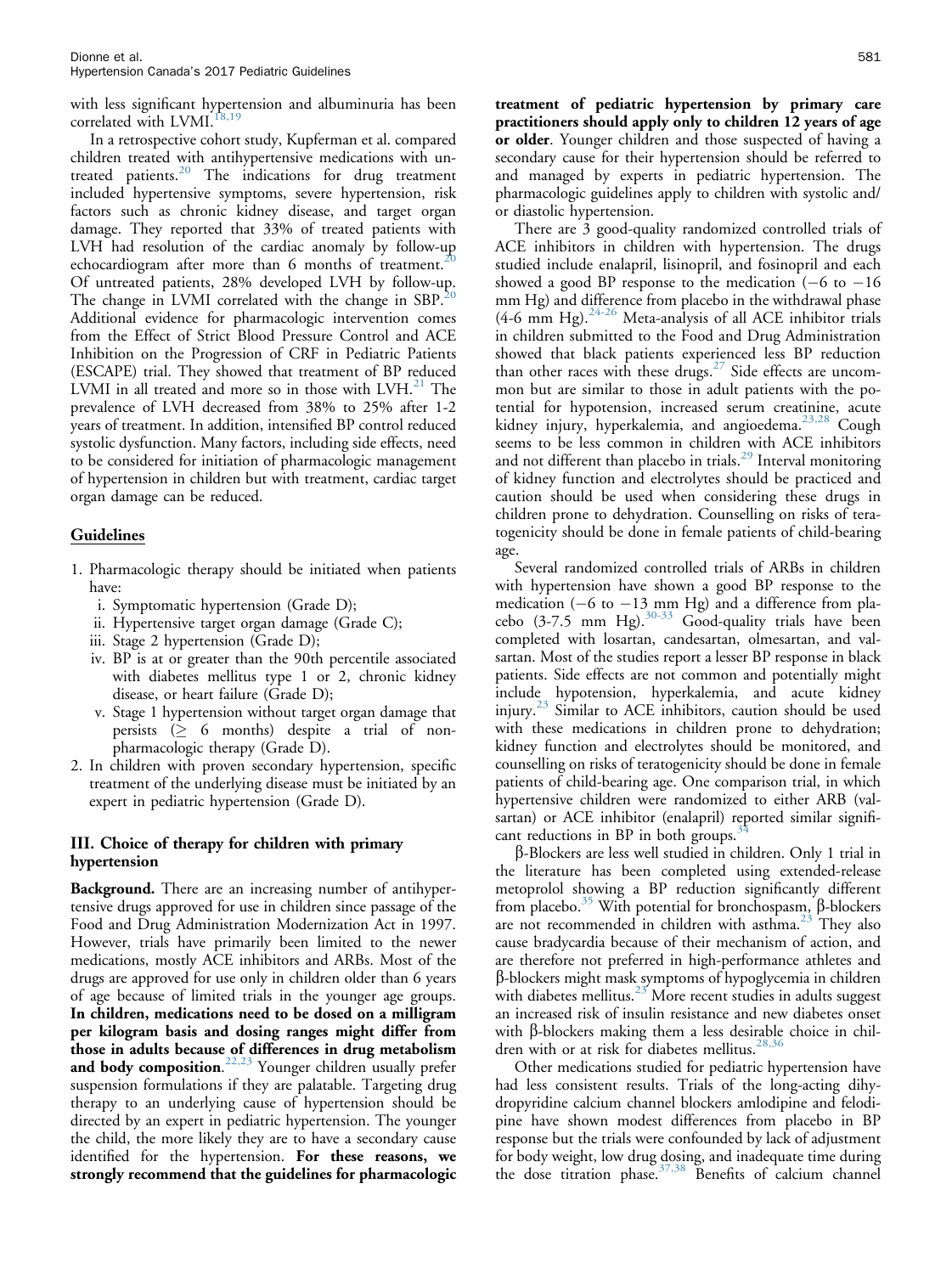blockers include good tolerance of the drug with uncommon side effects including edema and gingival hyperplasia, and no need for bloodwork monitoring.<sup>28</sup> Only a single trial of a combination antihypertensive drug has been completed in children with a  $\beta$ -blocker/thiazide combination but the BP reduction was not significantly different from placebo.<sup>[39](#page-7-0)</sup> Unlike in adult populations, diuretics alone have not been systematically studied in children for hypertension. In practice, diuretics are used in combination with other antihypertensive agents but caution must be taken because of the potential for electrolyte disturbances or dehydration with minor illness in children.<sup>[19-21,23,28](#page-7-0)</sup> The lack of trials of singlepill combination drugs and diuretics limits our ability to provide guidance regarding the efficacy of these medications for the treatment of pediatric hypertension.

A recent Cochrane systematic review of randomized placebo controlled trials of antihypertensive drugs in children found a limited number of positive trials with most trials of very low-quality evidence by their strict criteria.<sup>[40](#page-7-0)</sup> Simonetti et al. completed a systematic analysis of data from 27 antihypertensive drug trials in children and reported that all drug classes (ACE inhibitors, ARBs, and calcium channel blockers) reduced BP by a similar amount with a mean of just  $> 10$  mm Hg.<sup>[41](#page-7-0)</sup> Our recommendations are on the basis of the best available evidence for practitioners who are comfortable in prescribing antihypertensive medications to children and adolescents. Referral to an expert in pediatric hypertension for BP management is always an acceptable alternative.

## Guidelines

- 1. Initial therapy should be monotherapy.
	- i. Recommended monotherapy choices are:
		- a. An angiotensin-converting enzyme (ACE) inhibitor (Grade C);
		- b. An angiotensin receptor blocker (ARB) (Grade C); or
		- c. A long-acting dihydropyridine calcium channel blocker (Grade D).
	- ii. An alternate option is a  $\beta$ -blocker (Grade D) although they are less preferable because of the side effect profile in children.
	- iii. If there are adverse effects, another drug from this group should be substituted.
- 2. If BP goals are not achieved with standard-dose monotherapy for  $\geq 6$  months, children should be referred to an expert in pediatric hypertension (Grade D).
- 3. ACE inhibitors (Grade C) and ARBs (Grade D) are not recommended as first-line agents in black patients and  $\beta$ blockers are not recommended as first-line agents in children with asthma, diabetes (type 1 or type 2), or in highperformance athletes (Grade D).

### IV. Goals of therapy for children with hypertension

Background. The overall goals of therapy for children with hypertension are to achieve a BP level that reduces the risk of target organ damage in childhood, and ultimately reduces the risk of hypertension and cardiovascular disease in adulthood. The International Childhood Cardiovascular Cohort Consortium has shown that adult carotid intimamedia thickness is significantly higher in adults who had elevated BP during childhood that persisted to adulthood compared with those whose BP normalized in adulthood. $42$ In addition, several longitudinal studies provide evidence that elevated BP in childhood increases the risk up to 5-fold for developing adulthood hypertension and metabolic syndrome.

Limited evidence exists on assessment of goals of pharmacologic treatment of pediatric hypertension to guide hypertension management. In a prospective controlled trial of 12-month antihypertensive treatment of children with hypertension, 80% were able to achieve the goal clinic BP of less than the 95th percentile at 1 year.<sup>[19](#page-7-0)</sup> With treatment, LVMI decreased by 32% and albuminuria decreased by 45%. A study of pharmacologic treatment of pediatric hypertension to an ABPM goal BP less than the 95th percentile or BP load < 25% showed that the prevalence of LVH was lower in children with controlled hypertension than in those with uncontrolled hypertension (13% vs 46%, respec-tively).<sup>[46](#page-8-0)</sup> In other ABPM studies, treatment of pediatric hypertension was able to reduce BP to less than the 95th percentile in 53%-74% of children, and LVH reduced from 42%-46% at baseline to 11%-28% at 6-12 months.<sup>[18,47](#page-7-0)</sup> Although these studies show that targeting a BP less than the 95th percentile reduces LVH, achievement of the goal does not seem to eliminate the end-organ damage in all. Therefore, it seems reasonable to target less than the 90th percentile clinic or ambulatory BP in children with current target organ damage or concurrent cardiovascular risk factors including diabetes mellitus type 1 and 2, chronic kidney disease, or a structural or functional cardiac anomaly. This is in keeping with current practice of most pediatric nephrologists in North America.<sup>4</sup>

## Guidelines

- 1. The treatment goal is office BP (systolic and diastolic) less than the 95th percentile (Grade D). The goal for ABPM is BP (systolic and diastolic) less than the 95th percentile (Grade D).
- 2. For patients with risk factors or target organ damage the goal is BP (systolic and diastolic) less than the 90th percentile (Grade D).

## Summary/Future Directions

These evidence-based guidelines represent the second report of Hypertension Canada's GC pediatric subgroup. Building on the previous guidelines for BP measurement, diagnosis and investigation of hypertension, the current guidelines on prevention and treatment of pediatric hypertension aim to guide primary care practitioners in providing initial evidence-based care to children and adolescents with hypertension. Although the etiology, implications, and management considerations of hypertension in children might differ from that in adults, we appreciate that primary care practitioners might be evaluating and managing patients of most age groups. We have therefore provided a table that highlights the major guideline recommendations for BP assessment and management from the pediatric as well as adult guidelines for comparison [\(Table 1](#page-6-0)).<sup>49</sup> Diagnostic and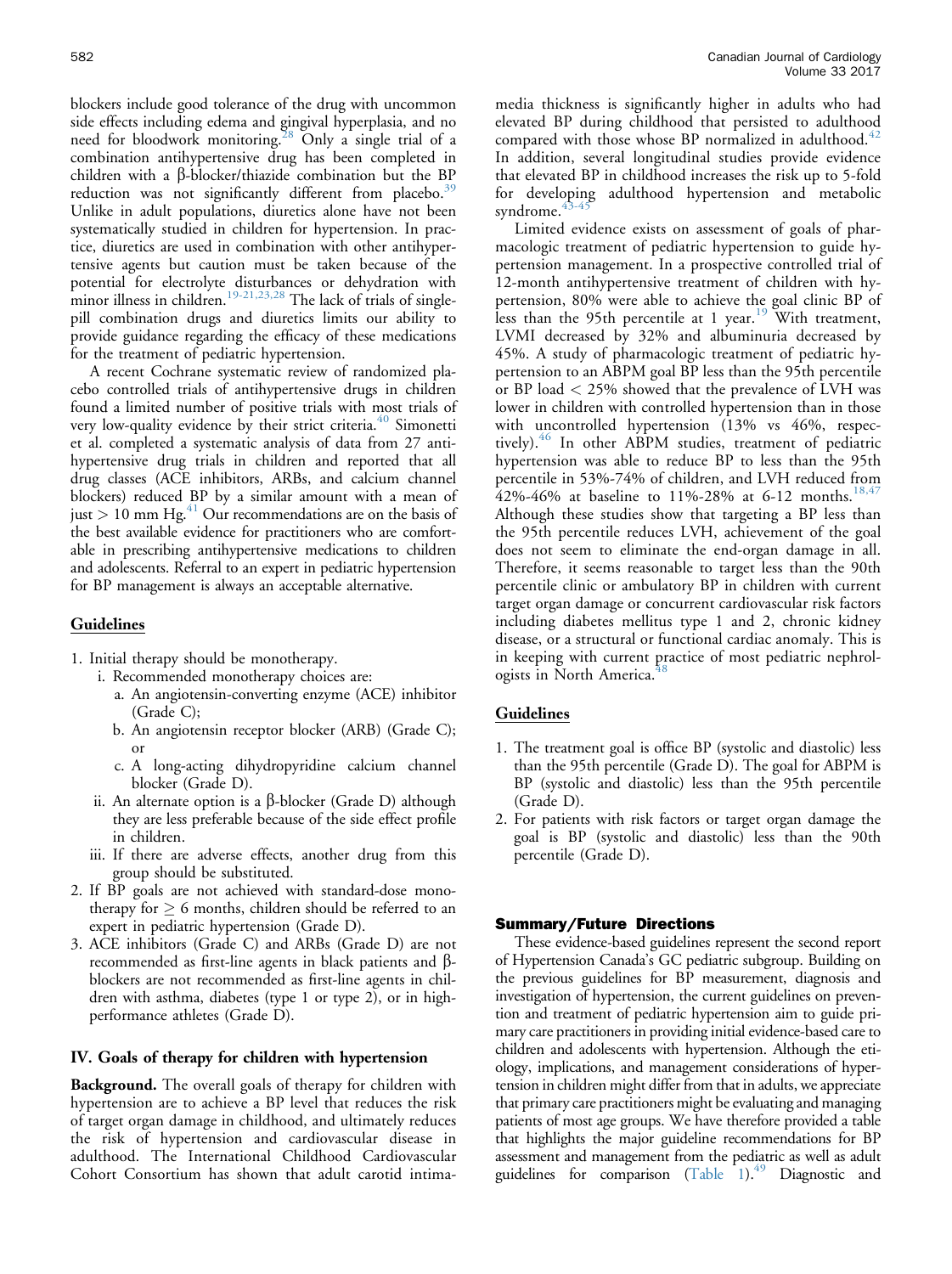<span id="page-6-0"></span>

| Table 1. Comparison of Hypertension Canada's 2017 pediatric and adult guidelines for blood pressure measurement and hypertension diagnosis, |  |  |
|---------------------------------------------------------------------------------------------------------------------------------------------|--|--|
| assessment, and management                                                                                                                  |  |  |

| Pediatric guidelines |                                                                                                                                                                                                                                                                                                                                                                                                                                 | Adult guidelines <sup>49</sup>                                                                                                                                                                                                                                                                                                                                                                            |  |
|----------------------|---------------------------------------------------------------------------------------------------------------------------------------------------------------------------------------------------------------------------------------------------------------------------------------------------------------------------------------------------------------------------------------------------------------------------------|-----------------------------------------------------------------------------------------------------------------------------------------------------------------------------------------------------------------------------------------------------------------------------------------------------------------------------------------------------------------------------------------------------------|--|
| Measurement          | • Use standardized pediatric techniques and validated equipment<br>(Supplemental Table S2)<br>· Oscillometric device or auscultation method for initial<br>measurement<br>· Elevated oscillometric values should be confirmed with<br>auscultation<br>• BP values should be compared with norms on the basis of age,<br>sex, and height (Supplemental Table S3)<br>• ABPM should be guided by experts in pediatric hypertension | · Use standardized measurement techniques and validated<br>equipment<br>• Oscillometric devices are preferred over auscultation.<br>Automated office blood pressure is the preferred method of<br>performing in-office BP measurement<br>• Elevated office BP measurements should be confirmed with<br>out-of-office BP measurements including ABPM (preferable) or<br>home BP monitoring where available |  |
| Diagnosis            | • Diagnose according to BP percentile on the basis of norms for<br>age, sex, and height and:<br>• level of BP elevation<br>• number of visits and measurements<br>• see the section, II. Criteria for Diagnosis of Hypertension in<br>Children                                                                                                                                                                                  | • Diagnose according to absolute BP value according to:<br>level of BP elevation<br>number of visits and measurements<br>method of BP measurement<br>• see Figure 1 in Leung et al. $49$                                                                                                                                                                                                                  |  |
| Assessment           | • History and physical examination<br>• Cardiovascular risk factor assessment<br>• Routine investigations for:<br>• secondary causes of hypertension<br>cardiovascular risk factors<br>• target organ damage                                                                                                                                                                                                                    | • History and physical examination<br>Cardiovascular risk factor assessment<br>• Routine investigations for:<br>• secondary causes of hypertension<br>cardiovascular risk factors<br>target organ damage                                                                                                                                                                                                  |  |
| Management           | • Dietary education and increased physical activity<br>• Initial pharmacologic therapy for primary hypertension is<br>monotherapy with choice of ACE inhibitor, ARB, or CCB<br>• If BP is not controlled with monotherapy, refer to an expert in<br>pediatric hypertension                                                                                                                                                      | • Dietary education, increased physical activity, alcohol limita-<br>tion, and stress management<br>· Initial pharmacologic therapy with either thiazide/thiazide-like<br>diuretic, $\beta$ -blocker, ACE inhibitor, ARB, or CCB<br>monotherapy or single pill combination with ACE inhibitor<br>and CCB, ARB and CCB, or ACE inhibitor/ARB and diuretic*                                                 |  |

ABPM, ambulatory blood pressure monitoring; ACE, angiotensin-converting enzyme; ARB, angiotensin receptor blocker; BP, blood pressure; CCB, calcium channel blocker.

\* For adults with diastolic with or without systolic hypertension, without compelling indications for specific agents.

therapeutic algorithm tools to complement the Pediatric Guidelines will be developed by Hypertension Canada's Implementation Task Force in collaboration with the pediatric subgroup. We will continue to systematically review the literature annually and update guidelines as new evidence emerges.

#### Acknowledgements

We sincerely thank Ms Susan Carter for her technical assistance with the manuscript and administrative support of the process and committee.

### Funding Sources

The Hypertension Canada GC is operated and funded by Hypertension Canada. The members of the GC are unpaid volunteers who contribute their time and expertise to the annual development and dissemination of the guidelines. To maintain professional credibility of the content, the process for the development of the guidelines is fully independent and free from external influence. External partners assist with the dissemination of the approved guidelines.

#### **Disclosures**

A complete list of author disclosures is available in Supplemental Appendix S2.

#### References

- 1. [Shi Y, Groh M, Morrison H. Increasing blood pressure and its associated](http://refhub.elsevier.com/S0828-282X(17)30112-5/sref1) [factors in Canadian children and adolescents from the Canadian Health](http://refhub.elsevier.com/S0828-282X(17)30112-5/sref1) [Measures Survey. BMC Public Health 2012;12:388.](http://refhub.elsevier.com/S0828-282X(17)30112-5/sref1)
- 2. Statistics Canada. Blood pressure of children and youth, 2012 to 2013. Available at: [www.statcan.gc.ca/pub/82-625-x/2014001/article/14102](http://www.statcan.gc.ca/pub/82-625-x/2014001/article/14102-eng.htm) [eng.htm](http://www.statcan.gc.ca/pub/82-625-x/2014001/article/14102-eng.htm). Accessed December 7, 2016.
- 3. [Yang Q, Zhong Y, Merritt R, Cogswell ME. Trends in high blood](http://refhub.elsevier.com/S0828-282X(17)30112-5/sref3) [pressure among United States adolescents across body weight category](http://refhub.elsevier.com/S0828-282X(17)30112-5/sref3) [between 1988 and 2012. J Pediatr 2016;169:166-73](http://refhub.elsevier.com/S0828-282X(17)30112-5/sref3).
- 4. [Harris KC, Benoit G, Dionne J, et al. Hypertension Canada](http://refhub.elsevier.com/S0828-282X(17)30112-5/sref4)'s 2016 [Canadian Hypertension Education Program Guidelines for blood pres](http://refhub.elsevier.com/S0828-282X(17)30112-5/sref4)[sure measurement, diagnosis, and assessment of risk of pediatric hyper](http://refhub.elsevier.com/S0828-282X(17)30112-5/sref4)[tension. Can J Cardiol 2016;32:589-97](http://refhub.elsevier.com/S0828-282X(17)30112-5/sref4).
- 5. [McAlister FA. The Canadian Hypertension Education Program](http://refhub.elsevier.com/S0828-282X(17)30112-5/sref5)  $-$  [a](http://refhub.elsevier.com/S0828-282X(17)30112-5/sref5) [unique Canadian initiative. Can J Cardiol 2006;22:559-64](http://refhub.elsevier.com/S0828-282X(17)30112-5/sref5).
- 6. [Brouwers MC, Kho ME, Browman GP, et al. AGREE II: advancing](http://refhub.elsevier.com/S0828-282X(17)30112-5/sref6) [guideline development, reporting and evaluation in health care. CMAJ](http://refhub.elsevier.com/S0828-282X(17)30112-5/sref6) [2010;182:E839-42.](http://refhub.elsevier.com/S0828-282X(17)30112-5/sref6)
- 7. [Rosner B, Cook NR, Daniels S, Falkner B. Childhood blood pressure](http://refhub.elsevier.com/S0828-282X(17)30112-5/sref7) [trends and risk factors for high blood pressure: the NHANES experience](http://refhub.elsevier.com/S0828-282X(17)30112-5/sref7) [1988-2008. Hypertension 2013;62:247-54](http://refhub.elsevier.com/S0828-282X(17)30112-5/sref7).
- 8. [Yang Q, Zhang Z, Kuklina EV, et al. Sodium intake and blood pressure](http://refhub.elsevier.com/S0828-282X(17)30112-5/sref8) [among us children and adolescents. Pediatrics 2012;130:611-9.](http://refhub.elsevier.com/S0828-282X(17)30112-5/sref8)
- 9. [Colin-Ramirez E, Castillo-Martinez L, Orea-Tejeda A, et al. Waist](http://refhub.elsevier.com/S0828-282X(17)30112-5/sref9) [circumference and fat intake are associated with high blood pressure in](http://refhub.elsevier.com/S0828-282X(17)30112-5/sref9) [Mexican children aged 8 to 10 years. J Am Diet Assoc 2009;109:](http://refhub.elsevier.com/S0828-282X(17)30112-5/sref9) [996-1003](http://refhub.elsevier.com/S0828-282X(17)30112-5/sref9).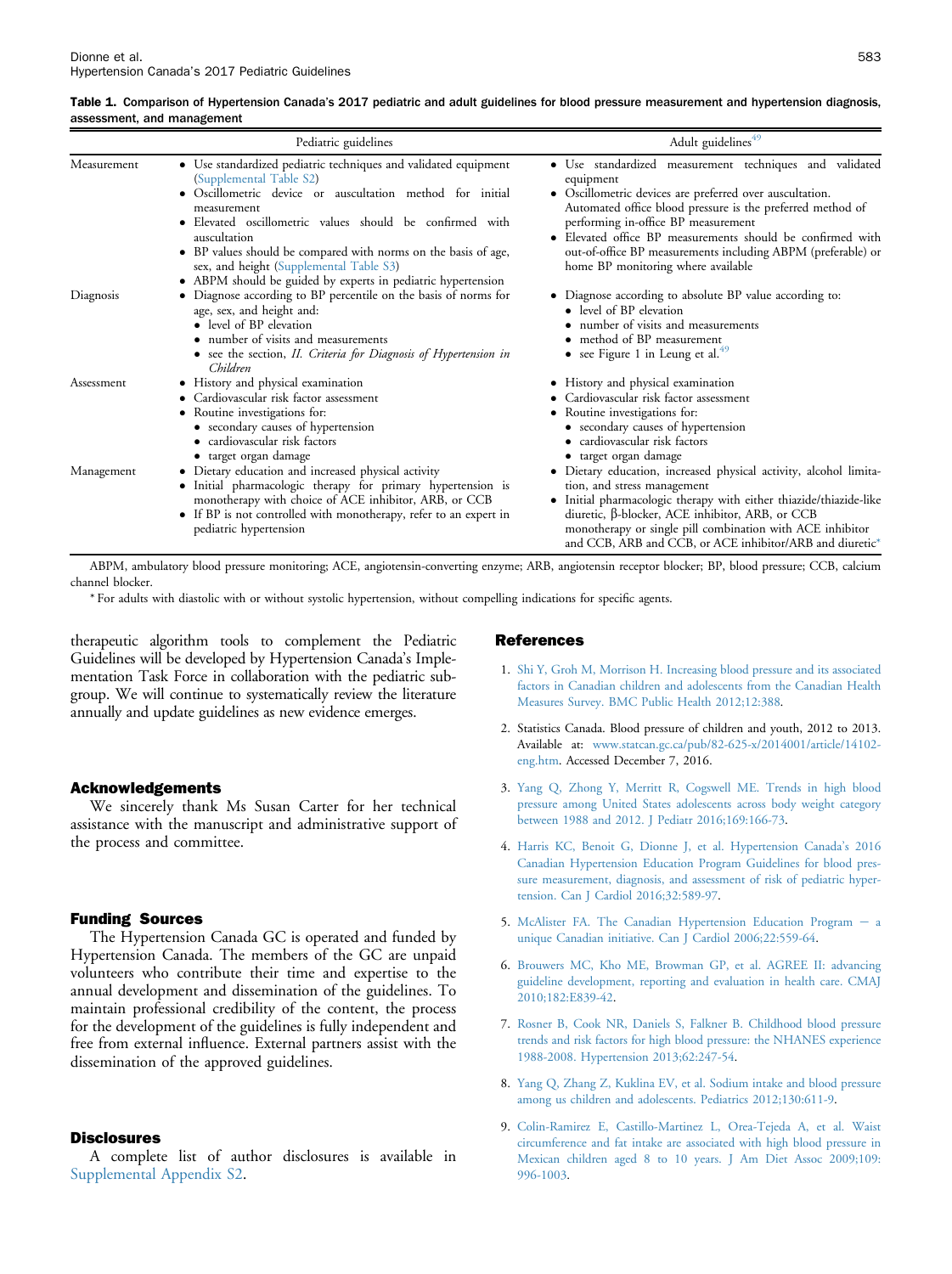- <span id="page-7-0"></span>10. [Lobelo F, Pate RR, Dowda M, Liese AD, Daniels SR. Cardiorespiratory](http://refhub.elsevier.com/S0828-282X(17)30112-5/sref10) fi[tness and clustered cardiovascular disease risk in U.S. adolescents.](http://refhub.elsevier.com/S0828-282X(17)30112-5/sref10) [J Adolesc Health 2010;47:352-9.](http://refhub.elsevier.com/S0828-282X(17)30112-5/sref10)
- 11. [Farpour-Lambert NJ, Aggoun Y, Marchand LM, et al. Physical activity](http://refhub.elsevier.com/S0828-282X(17)30112-5/sref11) [reduces systemic blood pressure and improves early markers of athero](http://refhub.elsevier.com/S0828-282X(17)30112-5/sref11)[sclerosis in pre-pubertal obese children. J Am Coll Cardiol 2009;54:](http://refhub.elsevier.com/S0828-282X(17)30112-5/sref11) [2396-406.](http://refhub.elsevier.com/S0828-282X(17)30112-5/sref11)
- 12. [Garcia-Hermoso A, Saavedra JM, Escalante Y. Effects of exercise on](http://refhub.elsevier.com/S0828-282X(17)30112-5/sref12) [resting blood pressure in obese children: a meta-analysis of randomized](http://refhub.elsevier.com/S0828-282X(17)30112-5/sref12) [controlled trials. Obes Rev 2013;14:919-28](http://refhub.elsevier.com/S0828-282X(17)30112-5/sref12).
- 13. [He FJ, MacGregor GA. Importance of salt in determining blood pressure](http://refhub.elsevier.com/S0828-282X(17)30112-5/sref13) [in children: meta-analysis of controlled trials. Hypertension 2006;48:](http://refhub.elsevier.com/S0828-282X(17)30112-5/sref13) [861-9.](http://refhub.elsevier.com/S0828-282X(17)30112-5/sref13)
- 14. [Buendia JR, Bradlee ML, Daniels SR, Singer MR, Moore LL. Longitu](http://refhub.elsevier.com/S0828-282X(17)30112-5/sref14)[dinal effects of dietary sodium and potassium on blood pressure in](http://refhub.elsevier.com/S0828-282X(17)30112-5/sref14) [adolescent girls. JAMA Pediatr 2015;169:560-8](http://refhub.elsevier.com/S0828-282X(17)30112-5/sref14).
- 15. [Saneei P, Hashemipour M, Kelishadi R, Rajaei S, Esmaillzadeh A. Effects](http://refhub.elsevier.com/S0828-282X(17)30112-5/sref15) [of recommendations to follow the Dietary Approaches to Stop Hyper](http://refhub.elsevier.com/S0828-282X(17)30112-5/sref15)[tension \(DASH\) diet vs. usual dietary advice on childhood metabolic](http://refhub.elsevier.com/S0828-282X(17)30112-5/sref15) [syndrome: a randomised cross-over clinical trial. Br J Nutr 2013;110:](http://refhub.elsevier.com/S0828-282X(17)30112-5/sref15) [2250-9.](http://refhub.elsevier.com/S0828-282X(17)30112-5/sref15)
- 16. [Cai L, Wu Y, Wilson RF, et al. Effect of childhood obesity prevention](http://refhub.elsevier.com/S0828-282X(17)30112-5/sref16) [programs on blood pressure: a systematic review and meta-analysis.](http://refhub.elsevier.com/S0828-282X(17)30112-5/sref16) [Circulation 2014;129:1832-9.](http://refhub.elsevier.com/S0828-282X(17)30112-5/sref16)
- 17. [Schwandt P, Bertsch T, Haas GM. Sustained lifestyle advice and car](http://refhub.elsevier.com/S0828-282X(17)30112-5/sref17)[diovascular risk factors in 687 biological child-parent pairs: the PEP](http://refhub.elsevier.com/S0828-282X(17)30112-5/sref17) [Family Heart Study. Atherosclerosis 2011;219:937-45.](http://refhub.elsevier.com/S0828-282X(17)30112-5/sref17)
- 18. [Sladowska-Kozlowska J, Litwin M, Niemirska A, et al. Change in left](http://refhub.elsevier.com/S0828-282X(17)30112-5/sref18) [ventricular geometry during antihypertensive treatment in children with](http://refhub.elsevier.com/S0828-282X(17)30112-5/sref18) [primary hypertension. Pediatr Nephrol 2011;26:2201-9.](http://refhub.elsevier.com/S0828-282X(17)30112-5/sref18)
- 19. [Assadi F. Effect of microalbuminuria lowering on regression of left](http://refhub.elsevier.com/S0828-282X(17)30112-5/sref19) [ventricular hypertrophy in children and adolescents with essential hy](http://refhub.elsevier.com/S0828-282X(17)30112-5/sref19)[pertension. Pediatr Cardiol 2007;28:27-33.](http://refhub.elsevier.com/S0828-282X(17)30112-5/sref19)
- 20. [Kupferman JC, Paterno K, Mahgerefteh J, et al. Improvement of left](http://refhub.elsevier.com/S0828-282X(17)30112-5/sref20) [ventricular mass with antihypertensive therapy in children with hyper](http://refhub.elsevier.com/S0828-282X(17)30112-5/sref20)[tension. Pediatr Nephrol 2010;25:1513-8.](http://refhub.elsevier.com/S0828-282X(17)30112-5/sref20)
- 21. [Matteucci MC, Chinali M, Rinelli G, et al. Change in cardiac geometry](http://refhub.elsevier.com/S0828-282X(17)30112-5/sref21) [and function in CKD children during strict BP control: a randomized](http://refhub.elsevier.com/S0828-282X(17)30112-5/sref21) [study. Clin J Am Soc Nephrol 2013;8:203-10.](http://refhub.elsevier.com/S0828-282X(17)30112-5/sref21)
- 22. [National High Blood Pressure Education Program Working Group on](http://refhub.elsevier.com/S0828-282X(17)30112-5/sref22) [High Blood Pressure in Children and Adolescents. The Fourth Report on](http://refhub.elsevier.com/S0828-282X(17)30112-5/sref22) [the Diagnosis, Evaluation, and Treatment of High Blood Pressure in](http://refhub.elsevier.com/S0828-282X(17)30112-5/sref22) [Children and Adolescents. Pediatrics 2004;114\(suppl 2\):555-76.](http://refhub.elsevier.com/S0828-282X(17)30112-5/sref22)
- 23. [Meyers RS, Siu A. Pharmacotherapy review of chronic pediatric hyper](http://refhub.elsevier.com/S0828-282X(17)30112-5/sref23)[tension. Clin Ther 2011;33:1331-56](http://refhub.elsevier.com/S0828-282X(17)30112-5/sref23).
- 24. [Wells T, Frame V, Soffer B, et al. A double-blind, placebo-controlled,](http://refhub.elsevier.com/S0828-282X(17)30112-5/sref24) [dose-response study of the effectiveness and safety of enalapril for chil](http://refhub.elsevier.com/S0828-282X(17)30112-5/sref24)[dren with hypertension. J Clin Pharmacol 2002;42:870-80.](http://refhub.elsevier.com/S0828-282X(17)30112-5/sref24)
- 25. [Soffer B, Zhang Z, Miller K, et al. A double-blind, placebo-controlled,](http://refhub.elsevier.com/S0828-282X(17)30112-5/sref25) [dose-response study of the effectiveness and safety of lisinopril for chil](http://refhub.elsevier.com/S0828-282X(17)30112-5/sref25)[dren with hypertension. Am J Hypertens 2003;16:795-800.](http://refhub.elsevier.com/S0828-282X(17)30112-5/sref25)
- 26. [Li JS, Berezny K, Kilaru R, et al. Is the extrapolated adult dose of fosi](http://refhub.elsevier.com/S0828-282X(17)30112-5/sref26)[nopril safe and effective in treating hypertensive children? Hypertension](http://refhub.elsevier.com/S0828-282X(17)30112-5/sref26) [2004;44:289-93.](http://refhub.elsevier.com/S0828-282X(17)30112-5/sref26)
- 27. [Li JS, Baker-Smith CM, Smith PB, et al. Racial differences in blood](http://refhub.elsevier.com/S0828-282X(17)30112-5/sref27) [pressure response to angiotensin-converting enzyme inhibitors in chil](http://refhub.elsevier.com/S0828-282X(17)30112-5/sref27)[dren: a meta-analysis. Clin Pharmacol Ther 2008;84:315-9.](http://refhub.elsevier.com/S0828-282X(17)30112-5/sref27)
- 28. [Chu PY, Campbell MJ, Miller SG, Hill KD. Anti-hypertensive drugs in](http://refhub.elsevier.com/S0828-282X(17)30112-5/sref28) [children and adolescents. World J Cardiol 2014;6:234-44](http://refhub.elsevier.com/S0828-282X(17)30112-5/sref28).
- 29. [Baker-Smith CM, Benjamin DK, Califf RM, et al. Cough in pediatric](http://refhub.elsevier.com/S0828-282X(17)30112-5/sref29) [patients receiving angiotensin-converting enzyme inhibitor therapy or](http://refhub.elsevier.com/S0828-282X(17)30112-5/sref29) [angiotensin receptor blocker therapy in randomized controlled trials. Clin](http://refhub.elsevier.com/S0828-282X(17)30112-5/sref29) [Pharmacol Ther 2010;87:668-71](http://refhub.elsevier.com/S0828-282X(17)30112-5/sref29).
- 30. [Shahinfar S, Cano F, Soffer B, et al. A double-blind, dose-response study](http://refhub.elsevier.com/S0828-282X(17)30112-5/sref30) [of losartan in hypertensive children. Am J Hypertens 2005;18:183-90](http://refhub.elsevier.com/S0828-282X(17)30112-5/sref30).
- 31. [Trachtman H, Hainer JW, Sugg J, et al. Ef](http://refhub.elsevier.com/S0828-282X(17)30112-5/sref31)ficacy, safety, and pharma[cokinetics of candesartan cilexetil in hypertensive children aged 6 to 17](http://refhub.elsevier.com/S0828-282X(17)30112-5/sref31) [years. J Clin Hypertens \(Greenwich\) 2008;10:743-50](http://refhub.elsevier.com/S0828-282X(17)30112-5/sref31).
- 32. [Hazan L, Hernandez Rodriguez OA, Bhorat AE, et al. A double-blind,](http://refhub.elsevier.com/S0828-282X(17)30112-5/sref32) dose-response study of the effi[cacy and safety of olmesartan medoxomil in](http://refhub.elsevier.com/S0828-282X(17)30112-5/sref32) [children and adolescents with hypertension. Hypertension 2010;55:](http://refhub.elsevier.com/S0828-282X(17)30112-5/sref32) [1323-30.](http://refhub.elsevier.com/S0828-282X(17)30112-5/sref32)
- 33. [Wells T, Blumer J, Meyers KE, et al. Effectiveness and safety of valsartan](http://refhub.elsevier.com/S0828-282X(17)30112-5/sref33) [in children aged 6 to 16 years with hypertension. J Clin Hypertens](http://refhub.elsevier.com/S0828-282X(17)30112-5/sref33) [2011;13:357-65.](http://refhub.elsevier.com/S0828-282X(17)30112-5/sref33)
- 34. [Schaefer F, Litwin M, Zachwieja J, et al. Ef](http://refhub.elsevier.com/S0828-282X(17)30112-5/sref34)ficacy and safety of valsartan [compared to enalapril in hypertensive children: a 12-week, randomized,](http://refhub.elsevier.com/S0828-282X(17)30112-5/sref34) [double-blind, parallel-group study. J Hypertens 2011;29:2484-90](http://refhub.elsevier.com/S0828-282X(17)30112-5/sref34).
- 35. [Batisky DL, Sorof JM, Sugg J, et al. Ef](http://refhub.elsevier.com/S0828-282X(17)30112-5/sref35)ficacy and safety of extended [release metoprolol succinate in hypertensive children 6 to 16 years of age:](http://refhub.elsevier.com/S0828-282X(17)30112-5/sref35) [a clinical trial experience. J Pediatr 2007;150:134-9](http://refhub.elsevier.com/S0828-282X(17)30112-5/sref35).
- 36. [Poirier L, Tobe SW. Contemporary use of beta-blocker: clinical relevance](http://refhub.elsevier.com/S0828-282X(17)30112-5/sref36) of subclassifi[cation. Can J Cardiol 2014;30:S9-15.](http://refhub.elsevier.com/S0828-282X(17)30112-5/sref36)
- 37. [Flynn JT, Newburger JW, Daniels SR, et al. A randomized, placebo](http://refhub.elsevier.com/S0828-282X(17)30112-5/sref37)[controlled trial of amlodipine in children with hypertension. J Pediatr](http://refhub.elsevier.com/S0828-282X(17)30112-5/sref37) [2004;145:353-9.](http://refhub.elsevier.com/S0828-282X(17)30112-5/sref37)
- 38. [Trachtman H, Frank R, Mahan JD, et al. Clinical trial of extended](http://refhub.elsevier.com/S0828-282X(17)30112-5/sref38)[release felodipine in pediatric essential hypertension. Pediatr Nephrol](http://refhub.elsevier.com/S0828-282X(17)30112-5/sref38) [2003;18:548-53.](http://refhub.elsevier.com/S0828-282X(17)30112-5/sref38)
- 39. [Sorof JM, Cargo P, Graepel J, et al. B-blocker/thiazide combination for](http://refhub.elsevier.com/S0828-282X(17)30112-5/sref39) [treatment of hypertensive children: a randomized double-blind, placebo](http://refhub.elsevier.com/S0828-282X(17)30112-5/sref39)[controlled trial. Pediatr Nephrol 2002;17:345-50](http://refhub.elsevier.com/S0828-282X(17)30112-5/sref39).
- 40. [Chaturvedi S, Lipszyc DH, Licht C, Craig JC, Parekh R. Pharmaco](http://refhub.elsevier.com/S0828-282X(17)30112-5/sref40)[logical interventions for hypertension in children. Cochrane Database](http://refhub.elsevier.com/S0828-282X(17)30112-5/sref40) [Syst Rev 2014:CD008117.](http://refhub.elsevier.com/S0828-282X(17)30112-5/sref40)
- 41. [Simonetti GD, Rizzi M, Donadini R, Bianchetti MG. Effects of anti](http://refhub.elsevier.com/S0828-282X(17)30112-5/sref41)[hypertensive drugs on blood pressure and proteinuria in childhood.](http://refhub.elsevier.com/S0828-282X(17)30112-5/sref41) [J Hypertens 2007;25:2370-6.](http://refhub.elsevier.com/S0828-282X(17)30112-5/sref41)
- 42. [Juhola J, Magnussen CG, Berenson GS, et al. Combined effects of child](http://refhub.elsevier.com/S0828-282X(17)30112-5/sref42) [and adult elevated blood pressure on subclinical atherosclerosis: the In](http://refhub.elsevier.com/S0828-282X(17)30112-5/sref42)[ternational Childhood Cardiovascular Cohort Consortium. Circulation](http://refhub.elsevier.com/S0828-282X(17)30112-5/sref42) [2013;128:217-24.](http://refhub.elsevier.com/S0828-282X(17)30112-5/sref42)
- 43. [Sun SS, Grave GD, Siervogel RM, et al. Systolic blood pressure in](http://refhub.elsevier.com/S0828-282X(17)30112-5/sref43) [childhood predicts hypertension and metabolic syndrome later in life.](http://refhub.elsevier.com/S0828-282X(17)30112-5/sref43) [Pediatrics 2007;119:237-46.](http://refhub.elsevier.com/S0828-282X(17)30112-5/sref43)
- 44. [Theodore RF, Broadbent J, Nagin D, et al. Childhood to early-midlife](http://refhub.elsevier.com/S0828-282X(17)30112-5/sref44) [systolic blood pressure trajectories: early-life predictors, effect modi](http://refhub.elsevier.com/S0828-282X(17)30112-5/sref44)fiers, [and adult cardiovascular outcomes. Hypertension 2015;66:1108-15.](http://refhub.elsevier.com/S0828-282X(17)30112-5/sref44)